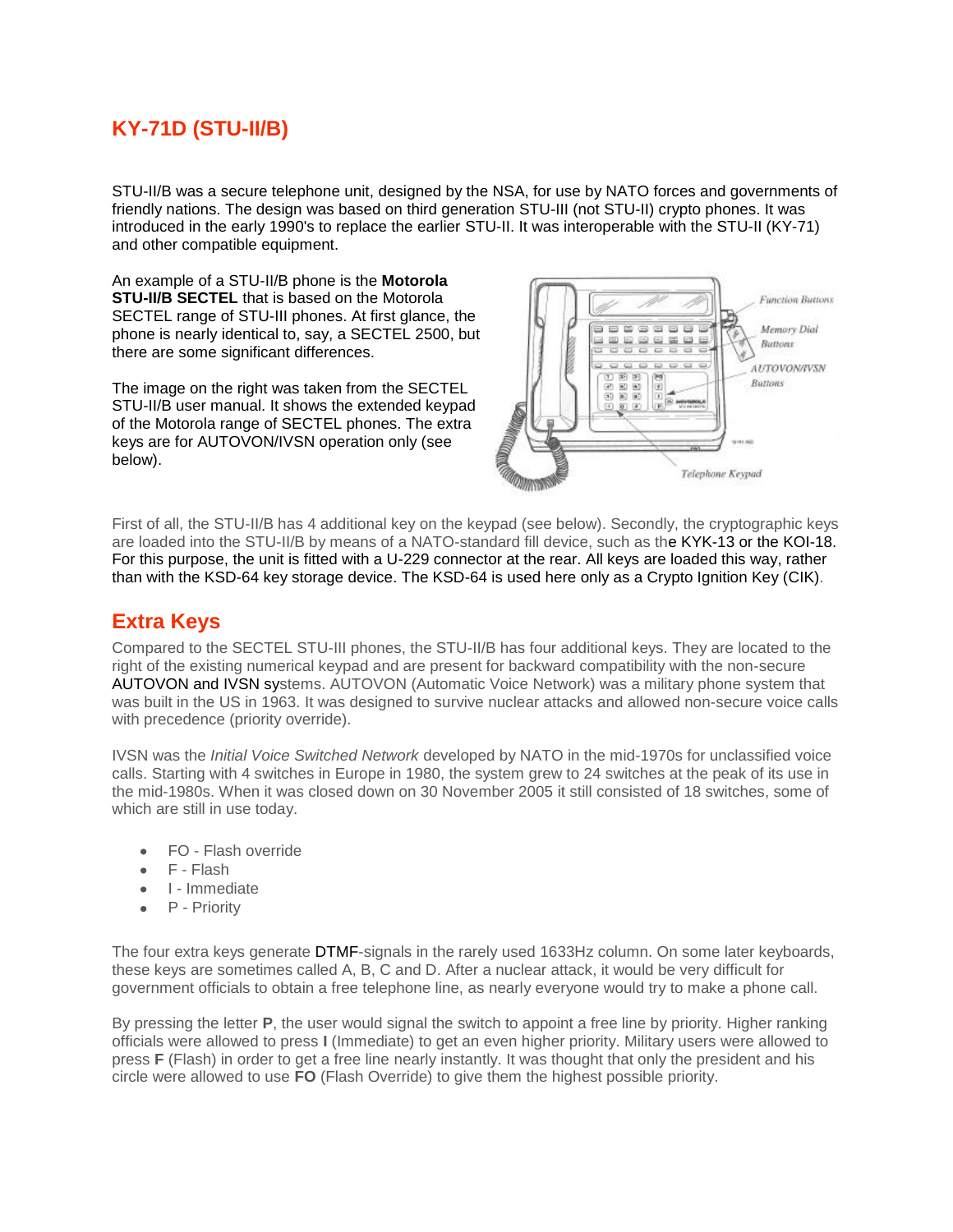## **Key filling**

On a normal STU-III phone, the plastic KSD-64 key is used as a CIK and to load key variables into the phone. On a STU-II/B, the KSD-64 is only used as a Crypto Ignition Key (CIK) (see below). The key variables are instead loaded into the phone by means of a standard military key fill device, such as the KYK-13 or the KOI-18, connected to the [standard U-299 connector](http://www.cryptomuseum.com/crypto/usa/u229/index.htm) at the rear.

The drawing on the right shows the rear panel of the STU-II/B telephone. To the right of the power connector is a US Army/NATO-standard 5-pin U-229 socket (U-183/B) that allows the connection of a KYK-13 or similar.

Two FILL procedures are possible: NET FILL and UNIQUE FILL (KDC Mode). Up to 17 net variables and 1 unique key can be stored inside the STU-II/B. When using the unique key, a valid telephone number of a Key Distribution Center (KDC) have been entered first.



The STU-II/B supports the (older) DS-102 standard for key loading. The pin out of the U229 connector is specified in the table below. Before loading a key, the STU-II/B first has to be put in the appropriate mode. Then the key filler must be attached and activated. If a suitable key has not been sent by the key filler within 10 seconds, the operation has failed and all existing keys will be destroyed. This is done as an extra safety measure against tampering.



| Pin            | <b>DS-102</b>     | <b>Description</b>          |  |
|----------------|-------------------|-----------------------------|--|
| $\overline{A}$ | <b>GND</b>        | Ground (common wire)        |  |
| B              | $\qquad \qquad =$ | Not used                    |  |
| C              | ACK               | FILL request acknowledgment |  |
| D              | <b>DATA</b>       | Fill data into STU-II/B     |  |
| E              | <b>CLK</b>        | Fill clock into STU-II/B    |  |
|                |                   |                             |  |